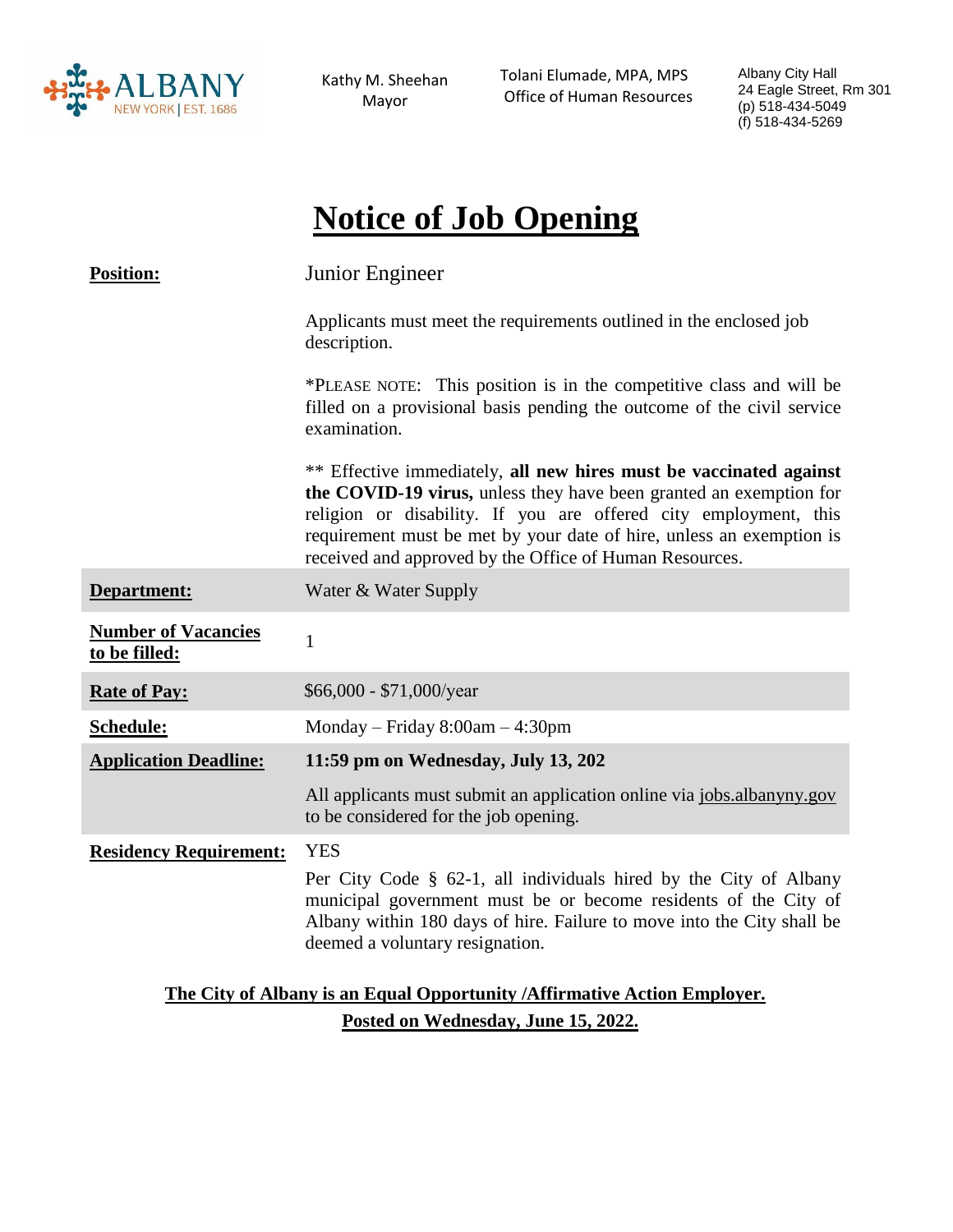## **JUNIOR ENGINEER**

**DISTINGUISHING FEATURES OF THE CLASS:** The incumbent in this position performs technical field or office engineering work. Work activities are performed in accordance with instructions from or plans prepared by an engineering superior. Some independence is allowed for the completion of assignments. Advice and assistance is available from professional superiors. Work may include the supervision of subordinate staff in field or office work. The incumbent is evaluated and reviewed by a technical superior through discussion or analysis of work performed or reports prepared.

#### **TYPICAL WORK ACTIVITIES**: (Illustrative Only)

- Serves as a field survey crew party chief;
- Supervises work, takes notes, makes sketches of work performed, and makes contact with the general public;
- Assumes responsibility for work results and progress of field survey party;
- Performs supervisory or high level technical drafting work such as that involved in detailing engineering drawings;
- Supervises and participates in preparation of public works plans such as those for water systems, sewage, street, or bridge construction;
- Prepares general and special purpose maps;
- Checks contract drawings;
- Computes quantities of waste, fill, construction material or other items;
- Investigates complaints such as bad sidewalks and street depressions;
- Prepares preliminary design for subdivision;
- Inspects contract work in a specialized engineering field such as street and sewer improvements;
- Performs preliminary and final estimates on engineering projects;
- Receives records, charts and statistical information of a technical engineering nature;
- Analyzes data as it comes from the field and checks the work of engineering aides;
- Conducts, computes and certifies land surveys of property as required;
- Enters and retrieves information in an automated information system;
- Performs related work as required.

### **FULL PERFORMANCE KNOWLEDGE, SKILLS, ABILITIES AND PERSONAL CHARACTERISTICS**:

- Good knowledge of the principles, techniques and practices of surveying;
- Good knowledge of personal computers and office equipment;

#### SEE REVERSE SIDE